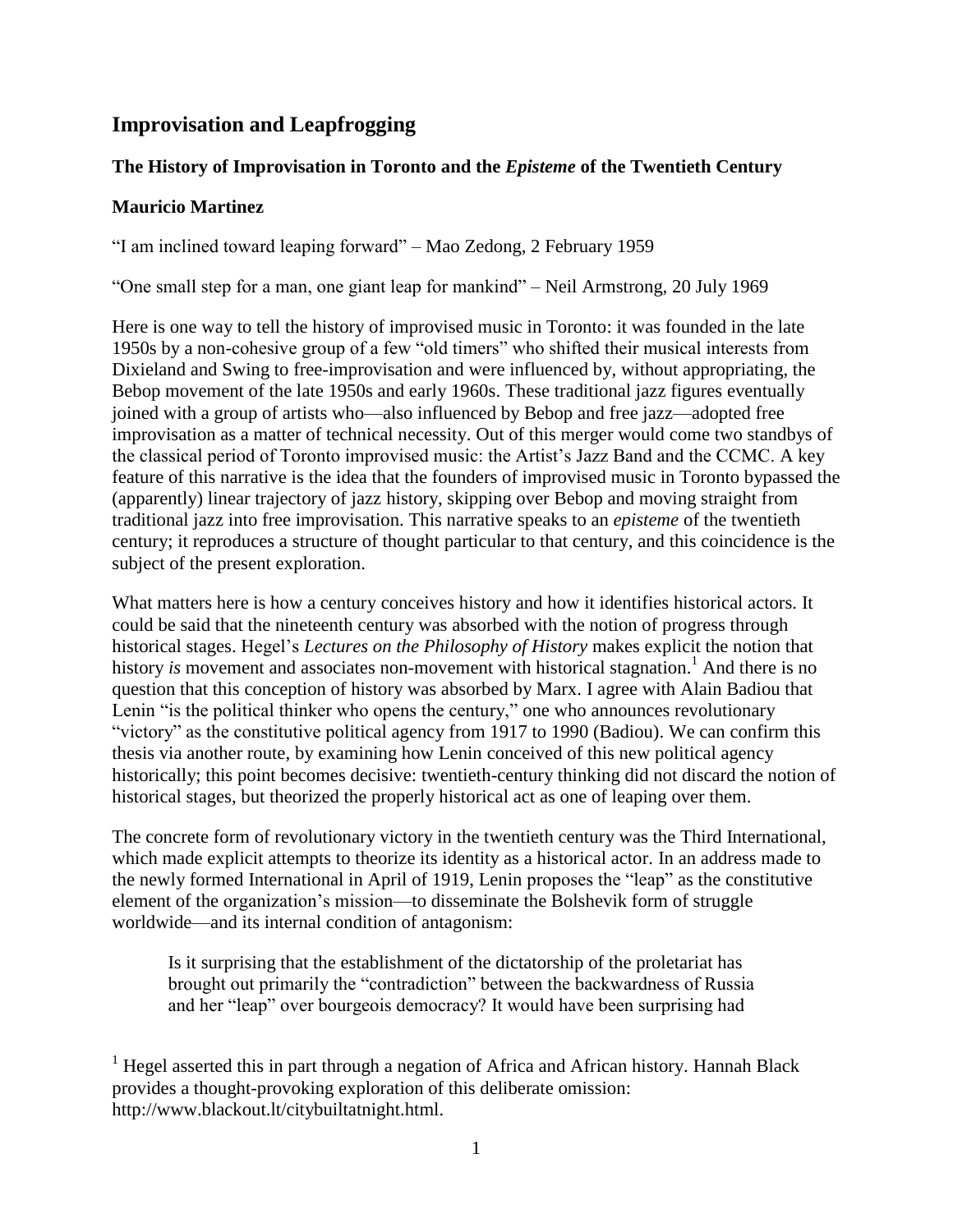history granted us the establishment of a new form of democracy without a number of contradictions. (Lenin)

It is easy to see how this conception of "victory" as a historical condition would appeal to anticolonial struggles: national liberation movements were now given a theoretical tool through which to understand how the educational mission that colonialism had devised as an ideological mechanism to justify its operations could be wholeheartedly abandoned. The victory of national liberation struggles after the Second World War transformed the "leap" into the Great Leap Forward and a new theorization of independent development at the 1955 Bandung Conference created a new historical actor in the Non-Aligned Movement, which appropriated the "leap" and coincided with the development of a new discipline, International Development Studies. The revolutionary party transformed itself into the nation largely without comment as the terminology of class struggle was silently replaced with that of national development.

The self-consciousness through which participants in the history of improvised music in Toronto construct that history enters into this thought structure from a different door. A glance at the archives of *Coda Magazine* in January 1959 provides some insight into the artistic-intellectual subjectivity from which improvisation would emerge, a subjectivity rooted in traditional jazz and agnostic to Bebop ("modern jazz"):

Contrary to popular belief (built up by uninformed articles in mass appeal journals) jazz is going through a very bad period. […] We do not give coverage to Modern jazz and many people ask us why this is so. We are not opposed to modern jazz and quite enjoy listening to it. However, the field of modern jazz is adequately covered in such periodicals as Down Beat [etc., …] We are interested in the "oldtimers" who have still so much wonderful music to give if they have the opportunity. (Editorial)

Such a perspective is confirmed in contemporary interviews. John Oswald, in recounting the early history of improvisation in Toronto, centred on traditional jazz players such as Freddie Stone, Larry Dubin, and Michael Snow. It is worth quoting at length:

I think it was about 1958 or 1960 Freddie Stone on either coronet or trumpet, and Larry Dubin decided to cut a record where they didn't make any decisions about what they were going to record before recording it. Perhaps never released but they did do the session with that intent. And that predates a lot—it predates free improvised things. Things like Ornette's Double Quartet thing, John Coltrane's *Ascension*—these things all still had some kind of a head. […] Another interesting thing about Mike and Larry was that they both came from Dixieland backgrounds. [...] It's an interesting list of passing through jazz musicians that Mike played with. But they did a lot of Dixieland and yes, there's a lot of collective improvising in the Dixieland tradition. So it's interesting how they leapfrog from what is often thought of as the 'moldy fig' thing over Bebop, very supportive and interested in playing Bebop but that traditional Dixieland thing leapfrogging into the sixties thing. (Oswald)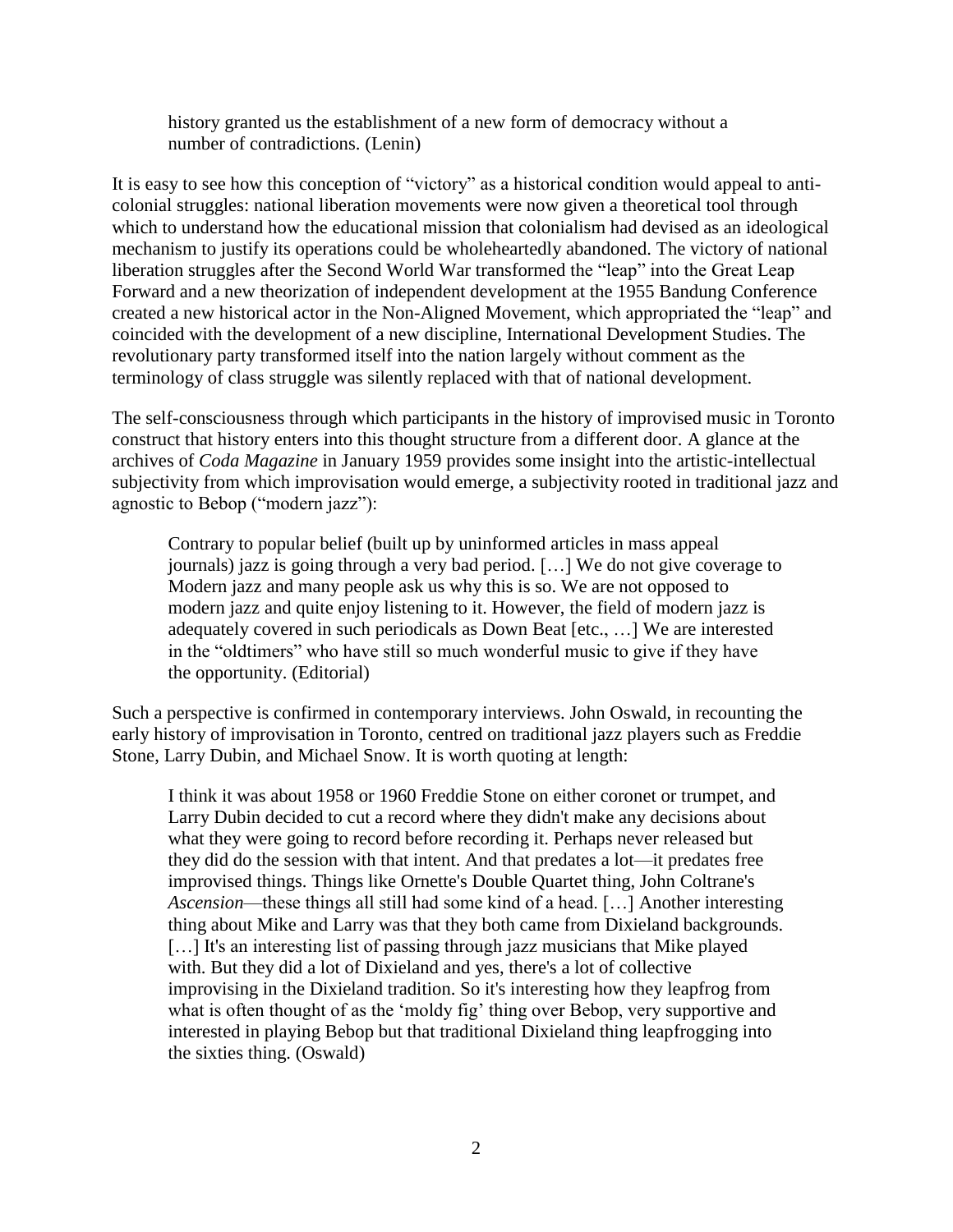The "leapfrogging" from Dixieland to free-improvisation mirrors the leap from absolutism to proletarian democracy in Leninist theory, and the trajectory of non-aligned independent development. Through the instance of the "leap" we can catch a glimpse of an *episteme* of the twentieth century, uniting a proletarian vanguard with an artistic avant-garde by framing their conditions of possibility.

How do we frame those conditions now, and how can we situate the continuing history of improvisation within them? Certainly since the 1990s we have seen a sea change both in the composition of the improvised music scene in Toronto and the notion of the motive force of history in the contemporary world. Conceptions of development and historical action framed in stages have given way to a more—to borrow a metaphor—polyphonic understanding epitomized by sub-national distinctions like the "space of flows" and "space of places" in the work of Manuel Castells, or, as Michael Hardt and Antonio Negri have described it, the increasing interpenetration of the First World and the Third. Music has entered a period in which innovation can occur within any number of historical forms, and key elements of what consists of the avantgarde today, namely Internet art, often nostalgically, recalls a former period, the age of "classic internet"—the 1990s. 2 In the sphere of production, we have entered the most paradoxical of situations: as automation and globalization has made industry increasingly distant from the lived reality of Western culture, a growing movement has turned to antique, "artisanal" forms of production.

From here, we are left to consider how the history of improvised music in Toronto compares to that of other localities. Certainly the experience cannot be general. In Montreal, for instance, the Quatuor de Jazz Libre de Québec had a specifically anti-colonialist, Marxist-Leninist character. Whether or not a similar "leap" occurred, consciously or self-consciously, remains a matter for investigation. We certainly can draw some preliminary coordinates for a more in-depth investigation into how improvised music in Toronto was of a piece with the intellectual *a priori* of its time. While this connection may exist, we must certainly admit that the expression of this *a priori* in art was substantially more benign than its expression in politics, a century of "victory" that left incalculable violence, suffering, and death as material remainders.

#### *For Gregory Fenton*

## **Works Cited**

Badiou, Alain. "One Divides into Two." Trans. Alberto Toscano. 7 Apr. 1999. *lacan.com.* 12 Dec. 2014.<http://www.lacan.com/divide.htm>

Castells, Manuel. *The Rise of the Network Society: The Information Age Vol. 1*. Oxford: Blackwell, 1996. Print.

"Editorial." *Coda Magazine* 1.9 (Jan. 1959): np. Print.

Lenin, V.I. "The Third International and its Place in History." 2002. *marxists.org*. 12 Dec. 2014. https://www.marxists.org/archive/lenin/works/1919/apr/15.htm

 $2$  This style is especially true of the artists centred upon the Newhive collective (newhive.com).